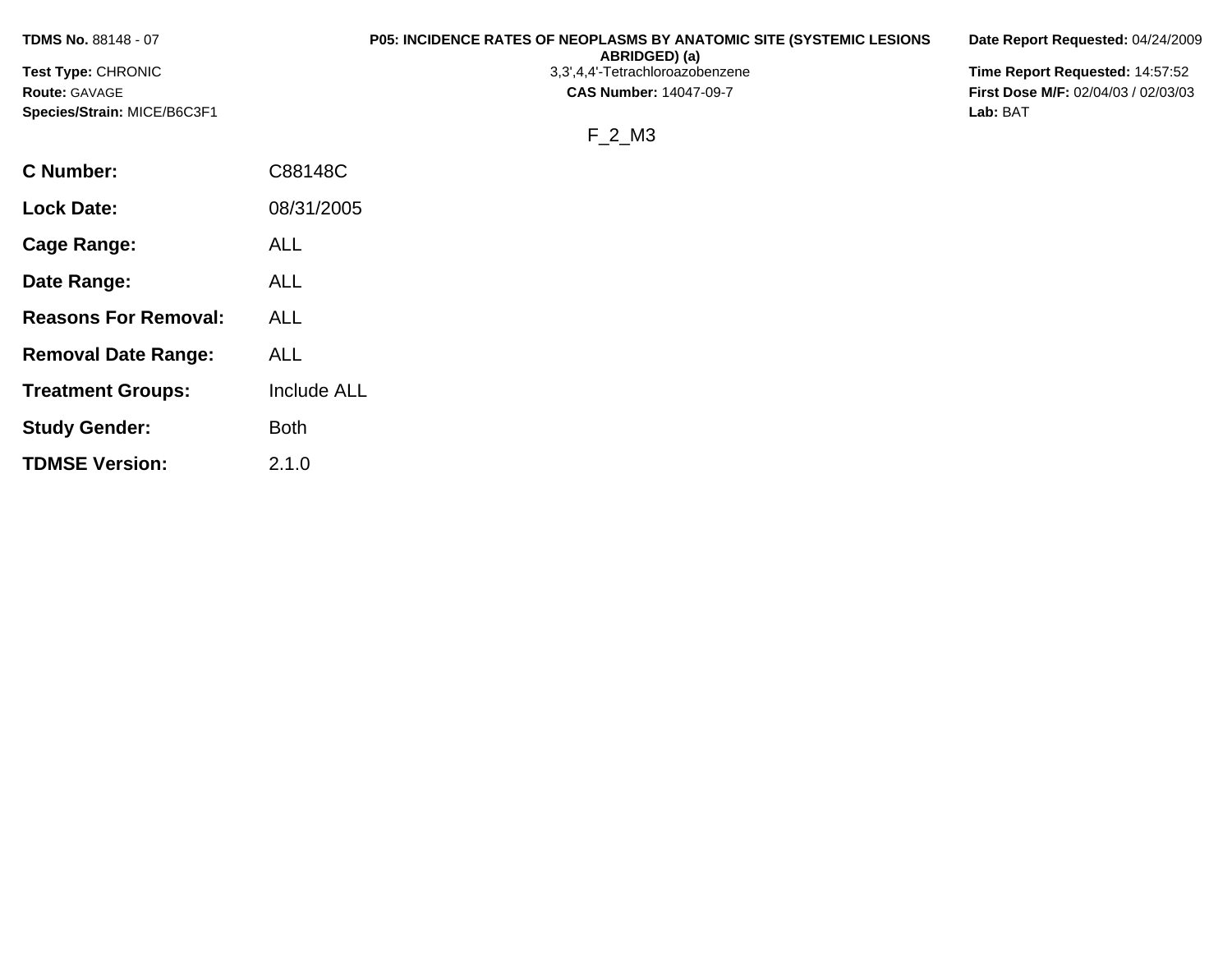**ABRIDGED) (a)**<br>3,3',4,4'-Tetrachloroazobenzene

**Date Report Requested:** 04/24/2009

**Test Type:** CHRONIC 3,3',4,4'-Tetrachloroazobenzene **Time Report Requested:** 14:57:52 **Route:** GAVAGE **CAS Number:** 14047-09-7 **First Dose M/F:** 02/04/03 / 02/03/03 **Species/Strain:** MICE/B6C3F1 **Lab:** BAT

| <b>B6C3F1 MICE MALE</b>                             | 0 MG/KG        | 3 MG/KG  | <b>10 MG/KG</b> | 30 MG/KG |  |
|-----------------------------------------------------|----------------|----------|-----------------|----------|--|
| <b>Disposition Summary</b>                          |                |          |                 |          |  |
| <b>Animals Initially in Study</b>                   | 50             | 50       | 50              | 50       |  |
| <b>Early Deaths</b>                                 |                |          |                 |          |  |
| <b>Accidently Killed</b>                            |                |          |                 |          |  |
| <b>Dosing Accident</b>                              | $\mathbf{1}$   |          | $\mathbf{1}$    |          |  |
| <b>Moribund Sacrifice</b>                           | 10             | 11       | 16              | 19       |  |
| <b>Natural Death</b>                                | $\overline{4}$ | 8        | 26              | 31       |  |
| <b>Survivors</b>                                    |                |          |                 |          |  |
| <b>Terminal Sacrifice</b>                           | 35             | 31       | 5               |          |  |
| <b>Missing</b>                                      | 50             | 50       | 49              | 50       |  |
| <b>Animals Examined Microscopically</b>             |                |          |                 |          |  |
| <b>ALIMENTARY SYSTEM</b>                            |                |          |                 |          |  |
| Esophagus                                           | (50)           | (50)     | (49)            | (50)     |  |
| Gallbladder                                         | (49)           | (50)     | (49)            | (50)     |  |
| Intestine Large, Cecum                              | (50)           | (50)     | (49)            | (50)     |  |
| Intestine Large, Rectum                             | (50)           | (50)     | (49)            | (50)     |  |
| Carcinoma, Metastatic, Urethra                      |                |          |                 | 1(2%)    |  |
| Intestine Small, Duodenum                           | (50)           | (50)     | (49)            | (50)     |  |
| Adenoma                                             |                | 1(2%)    |                 |          |  |
| Intestine Small, Ileum                              | (50)           | (50)     | (49)            | (50)     |  |
| Carcinoma                                           |                |          | 1(2%)           |          |  |
| Intestine Small, Jejunum                            | (50)           | (50)     | (49)            | (50)     |  |
| Carcinoma                                           | 2(4%)          |          | 1(2%)           |          |  |
| Liver                                               | (50)           | (50)     | (49)            | (50)     |  |
| Alveolar/Bronchiolar Carcinoma,<br>Metastatic, Lung |                |          | 1(2%)           |          |  |
| Carcinoma, Metastatic, Islets, Pancreatic           | 1(2%)          |          |                 |          |  |
| Fibrosarcoma, Metastatic, Skin                      | 1(2%)          |          |                 |          |  |
| Hemangiosarcoma                                     |                | 2(4%)    |                 |          |  |
| Hemangiosarcoma, Multiple                           | 1(2%)          |          |                 |          |  |
| Hepatoblastoma                                      | 2(4%)          | 1(2%)    |                 |          |  |
| Hepatocellular Adenoma                              | 12 (24%)       | 14 (28%) | 10 (20%)        | 2(4%)    |  |
| Hepatocellular Adenoma, Multiple                    | 10 (20%)       | 13 (26%) | 7(14%)          |          |  |
| Hepatocellular Carcinoma                            | 14 (28%)       | 10 (20%) | 7 (14%)         |          |  |
| Hepatocellular Carcinoma, Multiple                  | 3(6%)          |          | 1(2%)           |          |  |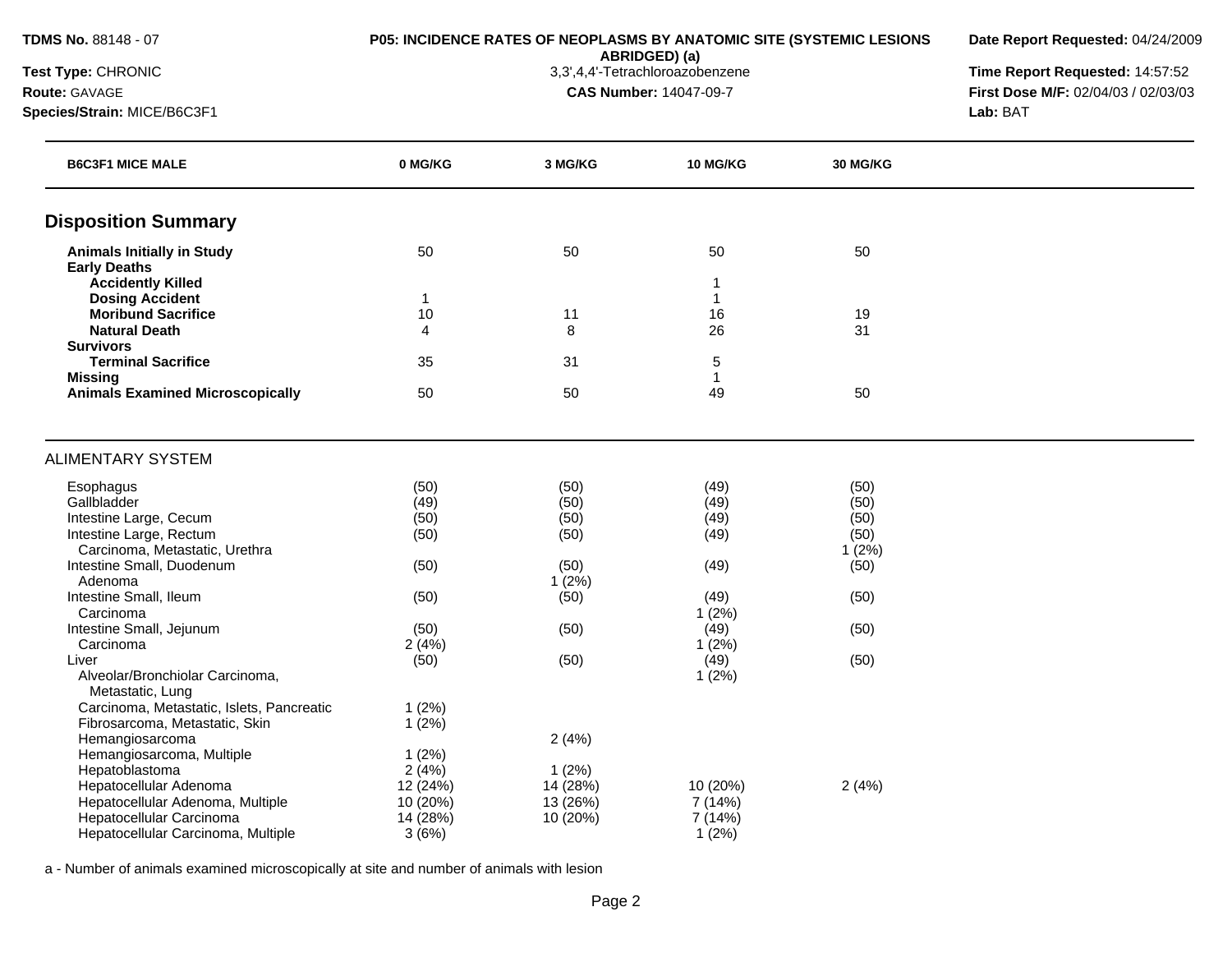**Date Report Requested:** 04/24/2009

**ABRIDGED) (a)**<br>3,3',4,4'-Tetrachloroazobenzene

**Test Type:** CHRONIC 3,3',4,4'-Tetrachloroazobenzene **Time Report Requested:** 14:57:52 **Route:** GAVAGE **CAS Number:** 14047-09-7 **First Dose M/F:** 02/04/03 / 02/03/03 **Species/Strain:** MICE/B6C3F1 **Lab:** BAT

| <b>B6C3F1 MICE MALE</b>                                                                                                                        | 0 MG/KG               | 3 MG/KG               | 10 MG/KG                       | 30 MG/KG                       |  |
|------------------------------------------------------------------------------------------------------------------------------------------------|-----------------------|-----------------------|--------------------------------|--------------------------------|--|
| Hepatocholangiocarcinoma<br>Mesentery<br>Alveolar/Bronchiolar Carcinoma,<br>Metastatic, Lung                                                   | 1(2%)<br>(5)          | (5)                   | (4)<br>1(25%)                  | (2)                            |  |
| Carcinoma, Metastatic, Islets, Pancreatic<br>Carcinoma, Metastatic, Uncertain<br><b>Primary Site</b>                                           | 1(20%)                |                       |                                | $1(50\%)$                      |  |
| Carcinoma, Metastatic, Urethra<br>Oral Mucosa<br>Pancreas<br>Carcinoma, Metastatic, Islets, Pancreatic<br>Squamous Cell Carcinoma, Metastatic, | (0)<br>(50)<br>1(2%)  | (1)<br>(50)           | 1(25%)<br>(0)<br>(49)<br>1(2%) | (0)<br>(50)                    |  |
| Stomach, Forestomach<br><b>Salivary Glands</b><br>Stomach, Forestomach<br>Squamous Cell Carcinoma<br>Squamous Cell Papilloma                   | (50)<br>(50)<br>1(2%) | (50)<br>(50)<br>1(2%) | (49)<br>(49)<br>1(2%)          | (50)<br>(50)<br>3(6%)<br>1(2%) |  |
| Stomach, Glandular<br>Squamous Cell Carcinoma, Metastatic,<br>Stomach, Forestomach                                                             | (50)                  | (50)<br>$1(2\%)$      | (49)<br>1(2%)                  | (50)<br>1(2%)                  |  |
| Tongue<br>Tooth<br>Odontoma                                                                                                                    | (0)<br>(8)<br>1(13%)  | (1)<br>(3)            | (0)<br>(0)                     | (0)<br>(0)                     |  |
| <b>CARDIOVASCULAR SYSTEM</b>                                                                                                                   |                       |                       |                                |                                |  |
| <b>Blood Vessel</b><br>Aorta, Alveolar/Bronchiolar Carcinoma,<br>Metastatic, Lung                                                              | (50)                  | (50)<br>1(2%)         | (49)                           | (50)                           |  |
| Heart<br>Fibrosarcoma, Metastatic, Skin                                                                                                        | (50)<br>1(2%)         | (50)                  | (49)                           | (50)                           |  |
| Hemangiosarcoma                                                                                                                                |                       | 1(2%)                 |                                |                                |  |
| <b>ENDOCRINE SYSTEM</b>                                                                                                                        |                       |                       |                                |                                |  |
| <b>Adrenal Cortex</b><br>Alveolar/Bronchiolar Carcinoma,<br>Metastatic, Lung                                                                   | (50)                  | (50)                  | (49)<br>1(2%)                  | (50)                           |  |
| Carcinoma, Metastatic, Islets, Pancreatic                                                                                                      | 1(2%)                 |                       |                                |                                |  |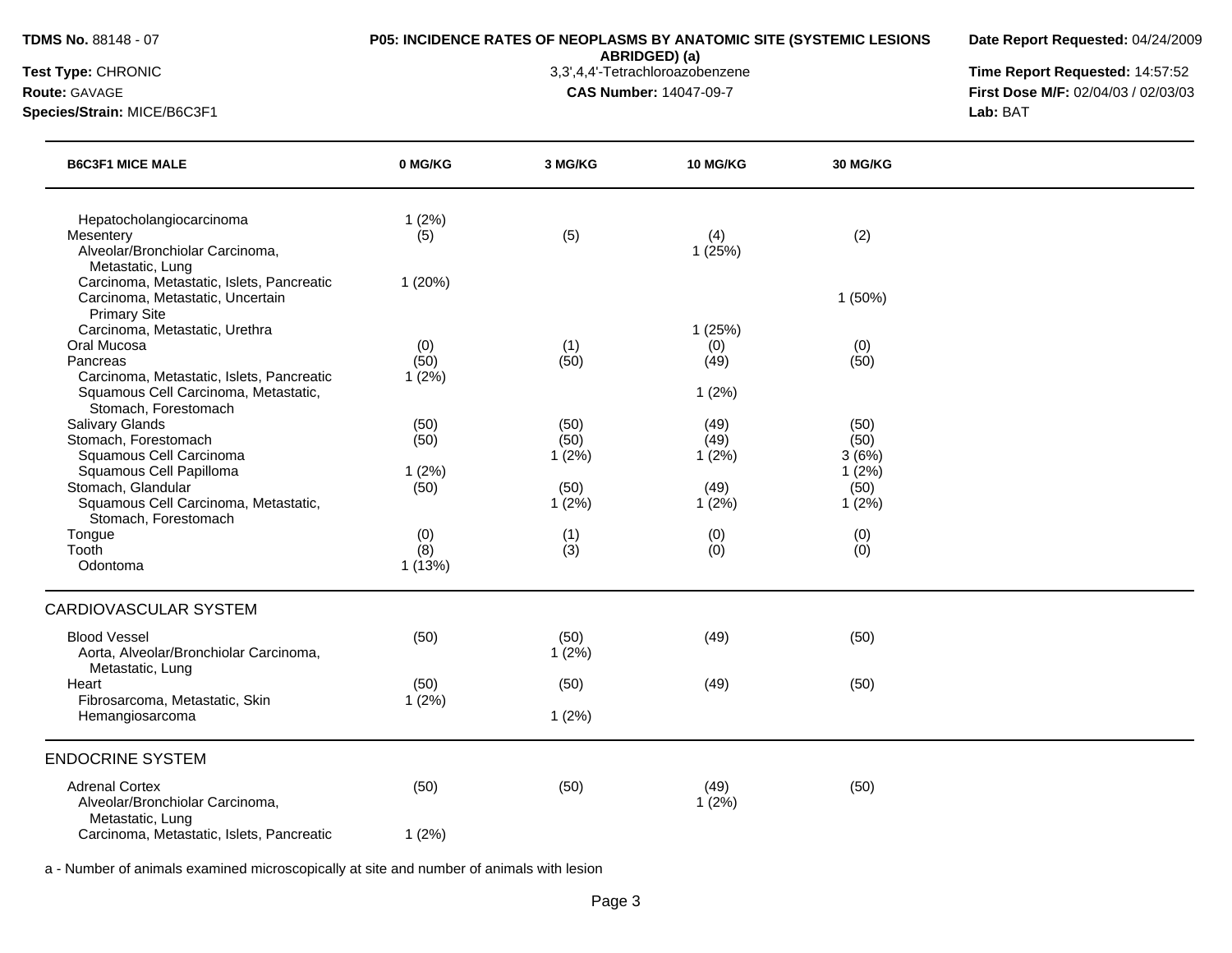**Date Report Requested:** 04/24/2009

**ABRIDGED) (a)**<br>3,3',4,4'-Tetrachloroazobenzene

**Test Type:** CHRONIC 3,3',4,4'-Tetrachloroazobenzene **Time Report Requested:** 14:57:52

| <b>Route: GAVAGE</b><br>Species/Strain: MICE/B6C3F1 |         |         | <b>CAS Number: 14047-09-7</b><br>Lab: BAT |                 | First Dose M/F: 02/04/03 / 02/03/03 |
|-----------------------------------------------------|---------|---------|-------------------------------------------|-----------------|-------------------------------------|
| <b>B6C3F1 MICE MALE</b>                             | 0 MG/KG | 3 MG/KG | <b>10 MG/KG</b>                           | <b>30 MG/KG</b> |                                     |
| Hemangiosarcoma, Metastatic, Kidney                 | 1(2%)   |         |                                           |                 |                                     |
| Subcapsular, Adenoma                                | 3(6%)   | 1(2%)   |                                           |                 |                                     |
| Islets, Pancreatic                                  | (50)    | (50)    | (49)                                      | (50)            |                                     |
| Carcinoma                                           | 2(4%)   |         |                                           |                 |                                     |
| Parathyroid Gland                                   | (45)    | (47)    | (46)                                      | (44)            |                                     |
| <b>Pituitary Gland</b>                              | (49)    | (50)    | (48)                                      | (50)            |                                     |
| Pars Intermedia, Adenoma                            |         | (2%)    |                                           |                 |                                     |
| <b>Thyroid Gland</b>                                | (50)    | (50)    | (49)                                      | (50)            |                                     |
|                                                     |         |         |                                           |                 |                                     |
| C-cell, Carcinoma<br>Follicular Cell, Carcinoma     | 1(2%)   | 1(2%)   |                                           |                 |                                     |

### GENITAL SYSTEM

| Coagulating Gland<br>Carcinoma, Metastatic, Islets, Pancreatic | (50)<br>1(2%) | (50)     | (49)     | (50)     |
|----------------------------------------------------------------|---------------|----------|----------|----------|
| Carcinoma, Metastatic, Urethra                                 |               | 22 (44%) | 44 (90%) | 48 (96%) |
| <b>Ductus Deferens</b>                                         | (50)          | (50)     | (49)     | (50)     |
| Carcinoma, Metastatic, Islets, Pancreatic                      | 1(2%)         |          |          |          |
| Carcinoma, Metastatic, Urethra                                 |               | 23 (46%) | 45 (92%) | 33 (66%) |
| Epididymis                                                     | (50)          | (50)     | (49)     | (50)     |
| Carcinoma, Metastatic, Islets, Pancreatic                      | l (2%)        |          |          |          |
| <b>Preputial Gland</b>                                         | (50)          | (50)     | (49)     | (50)     |
| Carcinoma                                                      |               |          |          | $1(2\%)$ |
| Prostate                                                       | (50)          | (50)     | (49)     | (50)     |
| Carcinoma, Metastatic, Islets, Pancreatic                      | 1(2%)         |          |          |          |
| Carcinoma, Metastatic, Urethra                                 |               | 22 (44%) | 45 (92%) | 49 (98%) |
| Seminal Vesicle                                                | (50)          | (50)     | (49)     | (50)     |
| Alveolar/Bronchiolar Carcinoma,                                |               |          | 1(2%)    |          |
| Metastatic, Lung                                               |               |          |          |          |
| Carcinoma, Metastatic, Islets, Pancreatic                      | 1(2%)         |          |          |          |
| Carcinoma, Metastatic, Urethra                                 |               | 22 (44%) | 44 (90%) | 48 (96%) |
| Testes                                                         | (50)          | (50)     | (49)     | (50)     |
| Interstitial Cell, Adenoma                                     |               |          | 1 (2%)   |          |
|                                                                |               |          |          |          |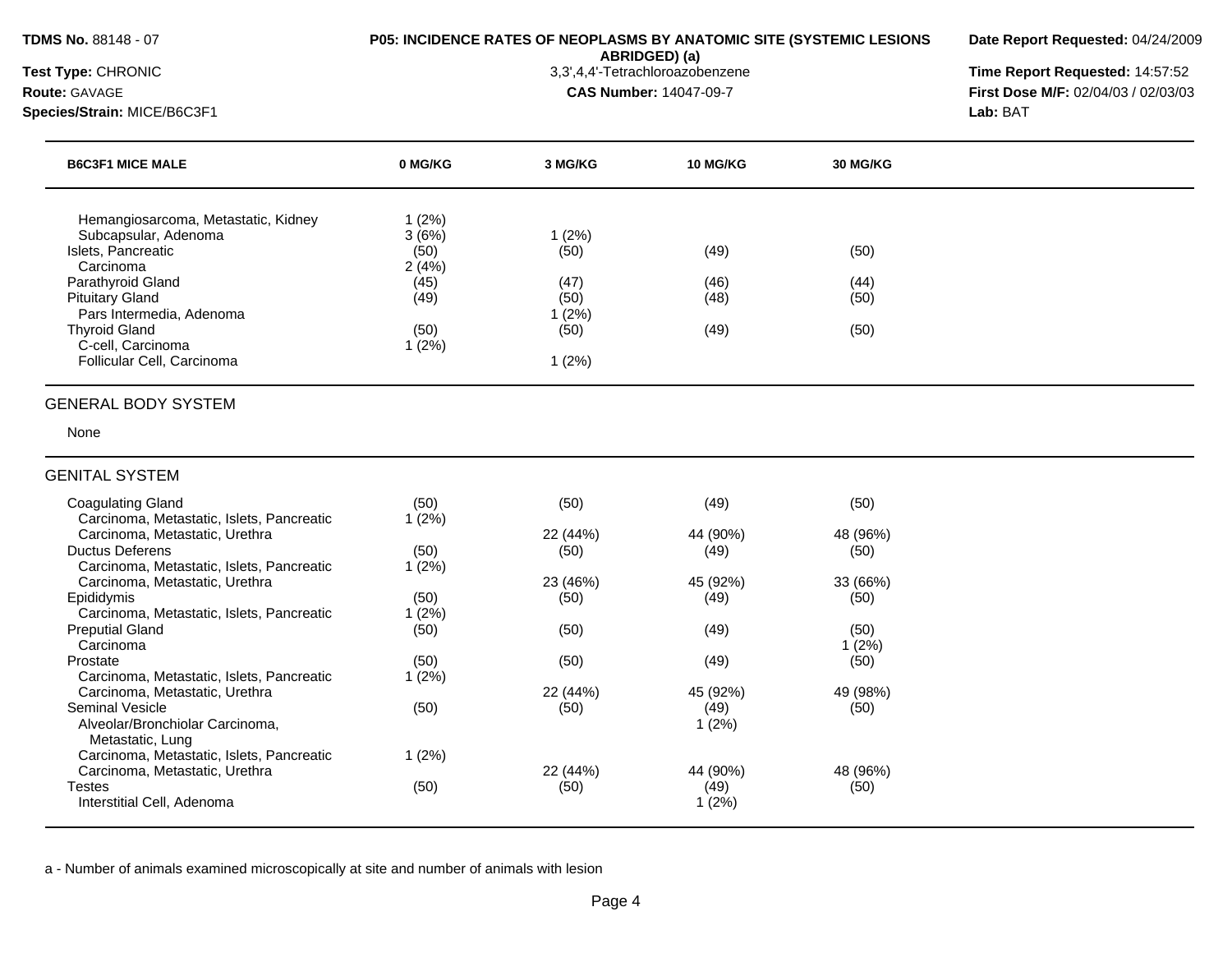### **P05: INCIDENCE RATES OF NEOPLASMS BY ANATOMIC SITE (SYSTEMIC LESIONS**

**Date Report Requested:** 04/24/2009

**ABRIDGED) (a)**<br>3,3',4,4'-Tetrachloroazobenzene

**Test Type:** CHRONIC 3,3',4,4'-Tetrachloroazobenzene **Time Report Requested:** 14:57:52 **Route:** GAVAGE **CAS Number:** 14047-09-7 **First Dose M/F:** 02/04/03 / 02/03/03 **Species/Strain:** MICE/B6C3F1 **Lab:** BAT

| <b>B6C3F1 MICE MALE</b>                                                                                                                                                | 0 MG/KG                                         | 3 MG/KG                      | <b>10 MG/KG</b>                 | <b>30 MG/KG</b>              |  |
|------------------------------------------------------------------------------------------------------------------------------------------------------------------------|-------------------------------------------------|------------------------------|---------------------------------|------------------------------|--|
| <b>HEMATOPOIETIC SYSTEM</b>                                                                                                                                            |                                                 |                              |                                 |                              |  |
| <b>Bone Marrow</b><br>Lymph Node<br>Bronchial, Alveolar/Bronchiolar<br>Carcinoma, Metastatic, Lung<br>Mediastinal, Alveolar/Bronchiolar<br>Carcinoma, Metastatic, Lung | (50)<br>(2)                                     | (50)<br>(1)                  | (49)<br>(2)<br>1(50%)<br>1(50%) | (50)<br>(0)                  |  |
| Mediastinal, Carcinoma, Metastatic,<br>Islets, Pancreatic<br>Lymph Node, Mandibular<br>Lymph Node, Mesenteric<br>Spleen<br>Hemangiosarcoma<br>Thymus                   | 1(50%)<br>(49)<br>(50)<br>(50)<br>2(4%)<br>(41) | (50)<br>(49)<br>(50)<br>(42) | (48)<br>(48)<br>(49)<br>(40)    | (49)<br>(50)<br>(49)<br>(49) |  |
| <b>INTEGUMENTARY SYSTEM</b>                                                                                                                                            |                                                 |                              |                                 |                              |  |
| Skin<br>Subcutaneous Tissue, Fibrosarcoma<br>Subcutaneous Tissue,<br>Hemangiosarcoma                                                                                   | (50)<br>1(2%)<br>1(2%)                          | (50)<br>1(2%)                | (49)                            | (50)                         |  |
| MUSCULOSKELETAL SYSTEM                                                                                                                                                 |                                                 |                              |                                 |                              |  |
| <b>Bone</b><br><b>Skeletal Muscle</b><br>Carcinoma, Metastatic, Urethra<br>Fibrosarcoma, Metastatic, Skin                                                              | (50)<br>(50)<br>1(2%)                           | (50)<br>(50)<br>24 (48%)     | (49)<br>(49)<br>45 (92%)        | (50)<br>(50)<br>49 (98%)     |  |
| <b>NERVOUS SYSTEM</b>                                                                                                                                                  |                                                 |                              |                                 |                              |  |
| <b>Brain</b><br>Meningioma Malignant                                                                                                                                   | (50)<br>1(2%)                                   | (50)                         | (49)                            | (50)                         |  |
| <b>RESPIRATORY SYSTEM</b>                                                                                                                                              |                                                 |                              |                                 |                              |  |
| Lung                                                                                                                                                                   | (50)                                            | (50)                         | (49)                            | (50)                         |  |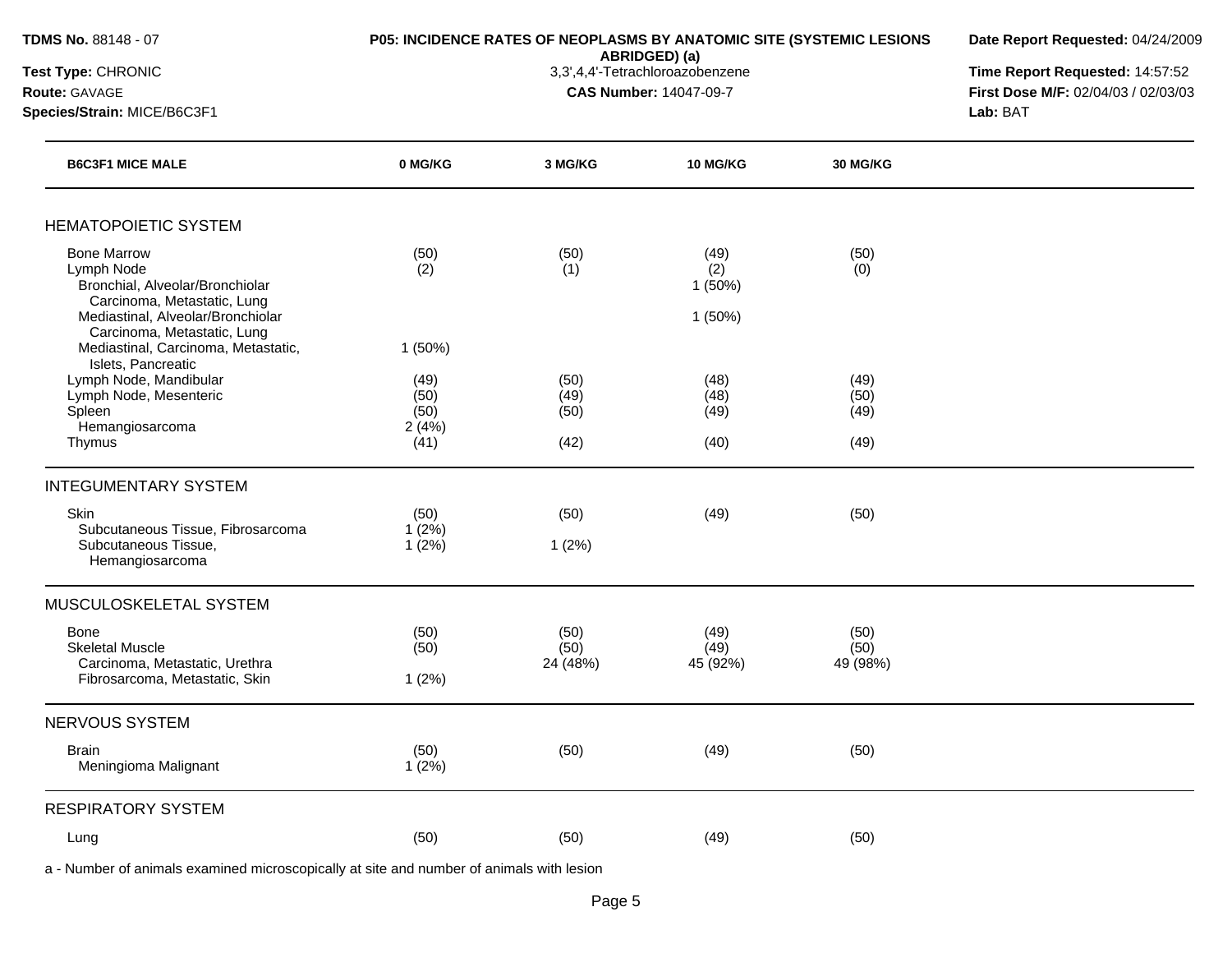**Date Report Requested:** 04/24/2009

**ABRIDGED) (a)**<br>3,3',4,4'-Tetrachloroazobenzene

**Test Type:** CHRONIC 3,3',4,4'-Tetrachloroazobenzene **Time Report Requested:** 14:57:52 **Route:** GAVAGE **CAS Number:** 14047-09-7 **First Dose M/F:** 02/04/03 / 02/03/03 **Species/Strain:** MICE/B6C3F1 **Lab:** BAT

| <b>B6C3F1 MICE MALE</b>                                                                                                                                                                           | 0 MG/KG                                   | 3 MG/KG                    | 10 MG/KG                            | <b>30 MG/KG</b> |  |
|---------------------------------------------------------------------------------------------------------------------------------------------------------------------------------------------------|-------------------------------------------|----------------------------|-------------------------------------|-----------------|--|
| Alveolar/Bronchiolar Adenoma<br>Alveolar/Bronchiolar Adenoma, Multiple<br>Alveolar/Bronchiolar Carcinoma<br>Alveolar/Bronchiolar Carcinoma, Multiple<br>Carcinoma, Metastatic, Islets, Pancreatic | 4(8%)<br>1(2%)<br>2(4%)<br>1(2%)<br>1(2%) | 12 (24%)<br>4(8%)<br>1(2%) | 11 (22%)<br>1(2%)<br>1(2%)<br>3(6%) | 5(10%)<br>1(2%) |  |
| Carcinoma, Metastatic, Urethra<br>Fibrosarcoma, Metastatic, Skin                                                                                                                                  | 1(2%)                                     |                            | 1(2%)                               |                 |  |
| Hepatocellular Carcinoma, Metastatic,<br>Liver                                                                                                                                                    | 5(10%)                                    | 2(4%)                      | 2(4%)                               |                 |  |
| Squamous Cell Carcinoma, Metastatic,<br>Stomach, Forestomach                                                                                                                                      |                                           | 1(2%)                      |                                     |                 |  |
| Mediastinum, Alveolar/Bronchiolar<br>Carcinoma, Metastatic, Lung                                                                                                                                  | 1(2%)                                     | 1(2%)                      | 1(2%)                               |                 |  |
| Mediastinum, Fibrosarcoma, Metastatic,<br>Skin                                                                                                                                                    | 1(2%)                                     |                            |                                     |                 |  |
| Nose                                                                                                                                                                                              | (50)                                      | (50)                       | (49)                                | (50)            |  |
| Pleura<br>Alveolar/Bronchiolar Carcinoma,                                                                                                                                                         | (1)                                       | (1)<br>1 (100%)            | (1)<br>1 (100%)                     | (0)             |  |
| Metastatic, Lung<br>Fibrosarcoma, Metastatic, Skin<br>Trachea                                                                                                                                     | 1 (100%)<br>(50)                          | (50)                       | (49)                                | (50)            |  |
| SPECIAL SENSES SYSTEM                                                                                                                                                                             |                                           |                            |                                     |                 |  |
| Eye                                                                                                                                                                                               | (50)                                      | (50)                       | (49)                                | (50)            |  |
| Harderian Gland<br>Adenoma                                                                                                                                                                        | (50)<br>6 (12%)                           | (50)<br>3(6%)              | (49)<br>1(2%)                       | (50)<br>1(2%)   |  |
| <b>URINARY SYSTEM</b>                                                                                                                                                                             |                                           |                            |                                     |                 |  |
| Kidney<br>Alveolar/Bronchiolar Carcinoma,<br>Metastatic, Lung                                                                                                                                     | (50)                                      | (50)                       | (49)<br>1(2%)                       | (50)            |  |
| Carcinoma, Metastatic, Urethra                                                                                                                                                                    |                                           |                            |                                     | 1(2%)           |  |
| Hemangiosarcoma<br>Ureter<br>Carcinoma, Metastatic, Urethra                                                                                                                                       | 1(2%)<br>(43)                             | (45)                       | (47)                                | (50)<br>6(12%)  |  |
| Transitional Epithelium, Carcinoma<br>Urethra                                                                                                                                                     | (48)                                      | (50)                       | 1(2%)<br>(49)                       | (50)            |  |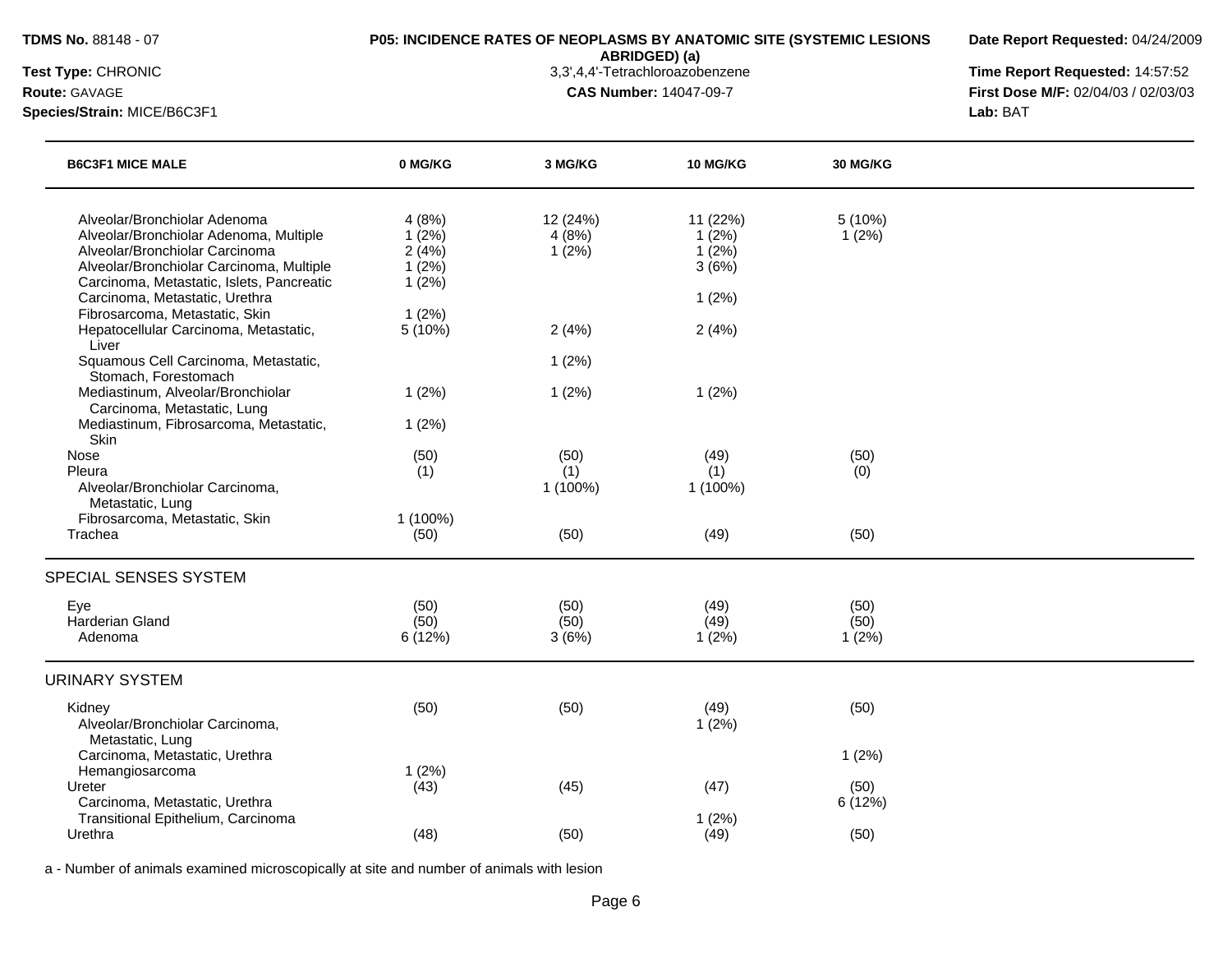| <b>TDMS No. 88148 - 07</b><br>Test Type: CHRONIC<br><b>Route: GAVAGE</b><br>Species/Strain: MICE/B6C3F1 |                   |                           | <b>P05: INCIDENCE RATES OF NEOPLASMS BY ANATOMIC SITE (SYSTEMIC LESIONS)</b><br>ABRIDGED) (a)<br>3,3',4,4'-Tetrachloroazobenzene<br><b>CAS Number: 14047-09-7</b> |                           | Date Report Requested: 04/24/2009<br>Time Report Requested: 14:57:52<br><b>First Dose M/F: 02/04/03 / 02/03/03</b><br>Lab: BAT |
|---------------------------------------------------------------------------------------------------------|-------------------|---------------------------|-------------------------------------------------------------------------------------------------------------------------------------------------------------------|---------------------------|--------------------------------------------------------------------------------------------------------------------------------|
| <b>B6C3F1 MICE MALE</b>                                                                                 | 0 MG/KG           | 3 MG/KG                   | 10 MG/KG                                                                                                                                                          | 30 MG/KG                  |                                                                                                                                |
| Transitional Epithelium, Carcinoma<br>Urinary Bladder<br>Carcinoma, Metastatic, Urethra                 | (50)              | 32 (64%)<br>(50)<br>1(2%) | 46 (94%)<br>(49)                                                                                                                                                  | 49 (98%)<br>(50)<br>3(6%) |                                                                                                                                |
| <b>SYSTEMIC LESIONS</b>                                                                                 |                   |                           |                                                                                                                                                                   |                           |                                                                                                                                |
| <b>Multiple Organs</b><br>Histiocytic Sarcoma<br>Lymphoma Malignant                                     | $*(50)$<br>1 (2%) | $*(50)$<br>1(2%)<br>1(2%) | $*(49)$                                                                                                                                                           | $*(50)$                   |                                                                                                                                |

\* Number of animals with any tissue examined microscopically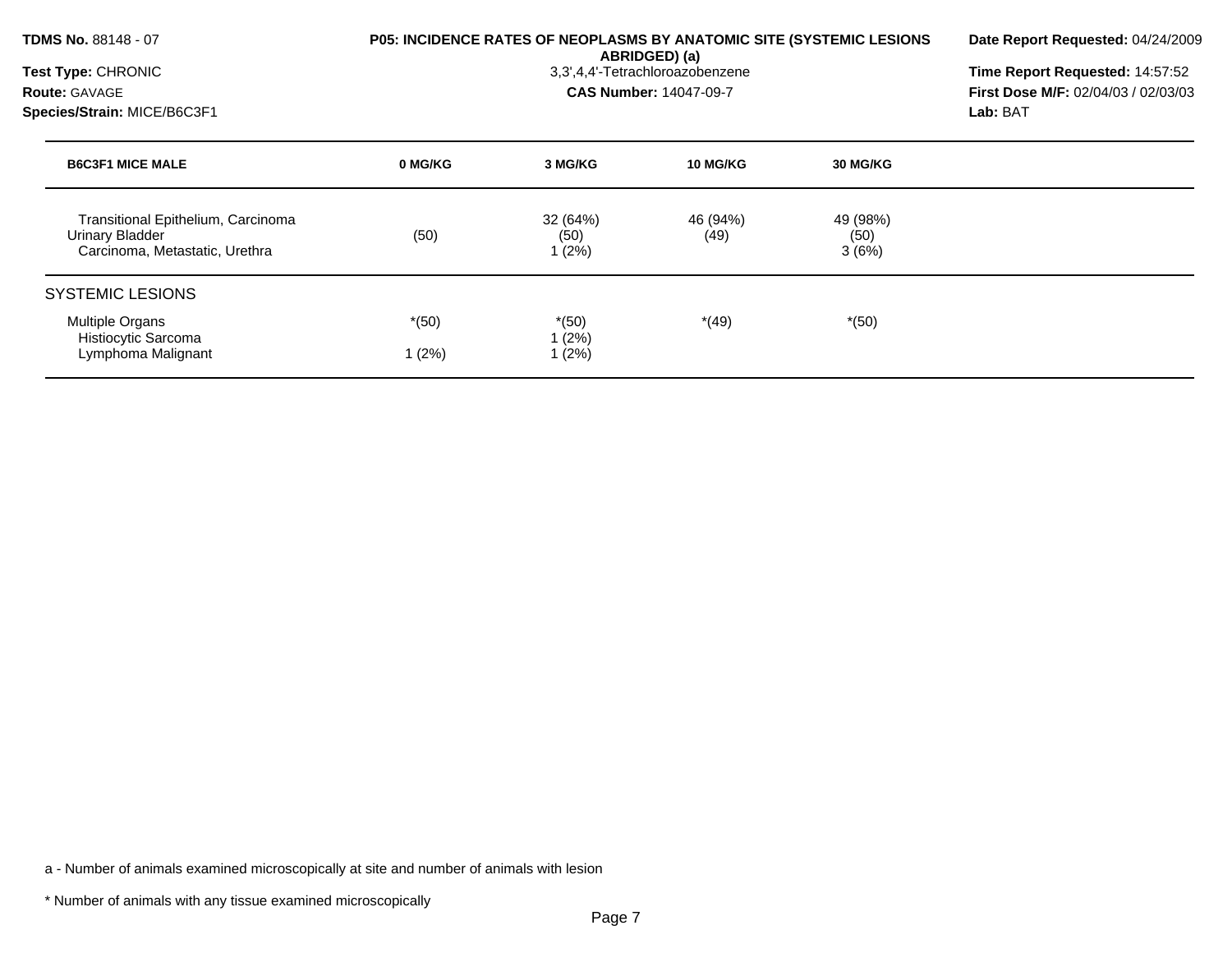**Date Report Requested:** 04/24/2009

**ABRIDGED) (a)**<br>3,3',4,4'-Tetrachloroazobenzene

**Test Type:** CHRONIC 3,3',4,4'-Tetrachloroazobenzene **Time Report Requested:** 14:57:52 **Route:** GAVAGE **CAS Number:** 14047-09-7 **First Dose M/F:** 02/04/03 / 02/03/03 **Species/Strain:** MICE/B6C3F1 **Lab:** BAT

| <b>B6C3F1 MICE MALE</b>                                                                                         | 0 MG/KG | 3 MG/KG | <b>10 MG/KG</b> | 30 MG/KG |  |
|-----------------------------------------------------------------------------------------------------------------|---------|---------|-----------------|----------|--|
| <b>Tumor Summary for Males</b>                                                                                  |         |         |                 |          |  |
| <b>Total Animals with Primary Neoplasms (b)</b>                                                                 | 41      | 45      | 46              | 49       |  |
| <b>Total Primary Neoplasms</b>                                                                                  | 74      | 101     | 93              | 63       |  |
| <b>Total Animals with Benign Neoplasms</b>                                                                      | 30      | 32      | 24              | 10       |  |
| <b>Total Benign Neoplasms</b>                                                                                   | 38      | 49      | 31              | 10       |  |
| <b>Total Animals with Malignant</b><br><b>Neoplasms</b>                                                         | 28      | 42      | 46              | 49       |  |
| <b>Total Malignant Neoplasms</b>                                                                                | 36      | 52      | 62              | 53       |  |
| <b>Total Animals with Metastatic</b><br><b>Neoplasms</b>                                                        | 9       | 27      | 45              | 49       |  |
| <b>Total Metastatic Neoplasms</b>                                                                               | 24      | 121     | 238             | 240      |  |
| <b>Total Animals with Malignant</b><br><b>Neoplasms Uncertain Primary Site</b>                                  |         |         |                 | -1       |  |
| <b>Total Animals with Neoplasms</b><br><b>Uncertain-Benign or Malignant</b><br><b>Total Uncertain Neoplasms</b> |         |         |                 |          |  |

\*\*\* END OF MALE \*\*\*

a - Number of animals examined microscopically at site and number of animals with lesion

b - Primary tumors: all tumors except metastatic tumors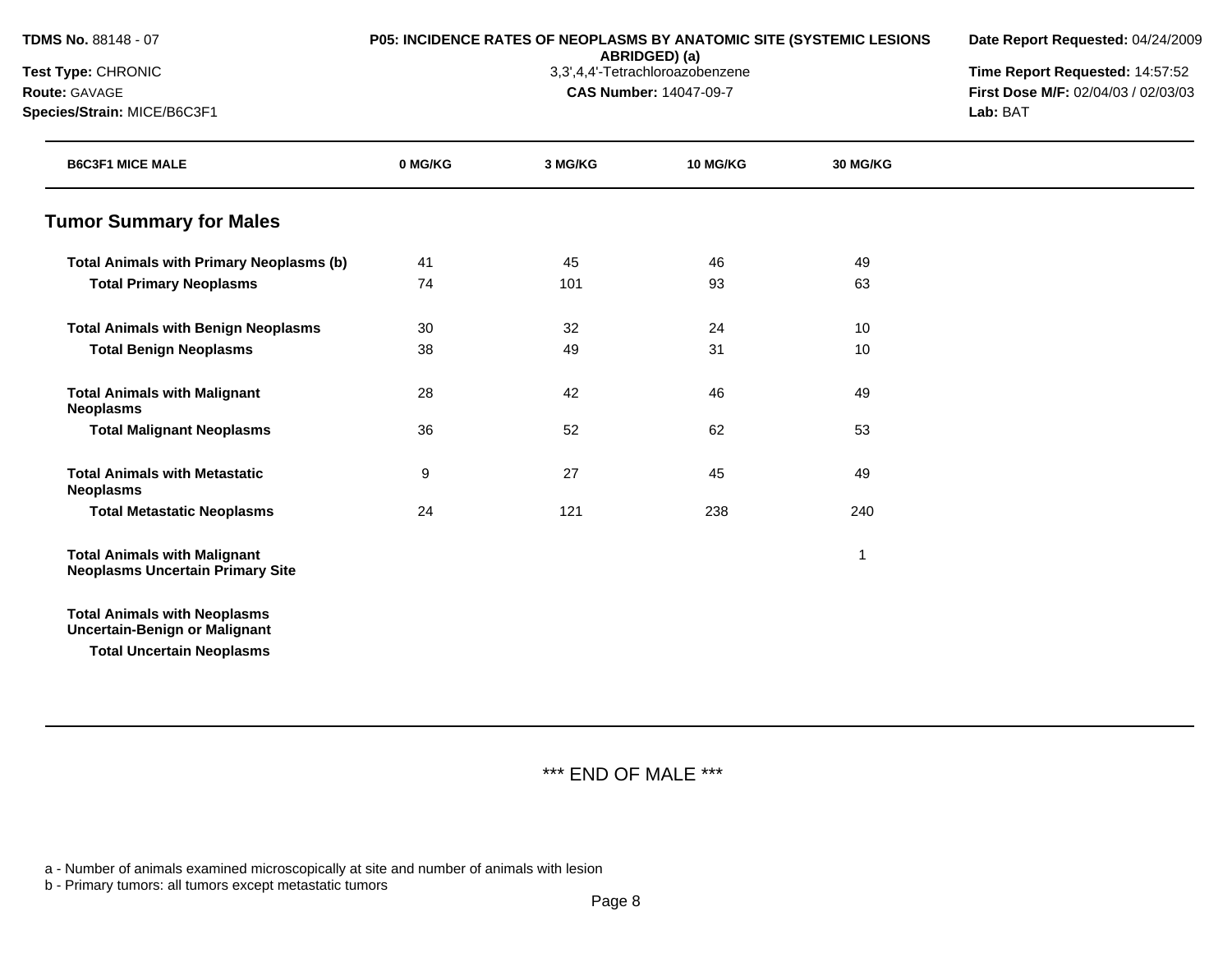**ABRIDGED) (a)**<br>3,3',4,4'-Tetrachloroazobenzene

**Date Report Requested:** 04/24/2009

**Test Type:** CHRONIC 3,3',4,4'-Tetrachloroazobenzene **Time Report Requested:** 14:57:52 **Route:** GAVAGE **CAS Number:** 14047-09-7 **First Dose M/F:** 02/04/03 / 02/03/03

**Species/Strain:** MICE/B6C3F1 **Lab:** BAT

| <b>B6C3F1 MICE FEMALE</b>                 | 0 MG/KG | 3 MG/KG | <b>10 MG/KG</b> | <b>30 MG/KG</b> |  |
|-------------------------------------------|---------|---------|-----------------|-----------------|--|
| <b>Disposition Summary</b>                |         |         |                 |                 |  |
| <b>Animals Initially in Study</b>         | 50      | 50      | 50              | 50              |  |
| <b>Early Deaths</b>                       |         |         |                 |                 |  |
| <b>Dosing Accident</b>                    | 1       |         | 1               | $\mathbf{1}$    |  |
| <b>Moribund Sacrifice</b>                 | 6       | 9<br>11 | 9               | 21              |  |
| <b>Natural Death</b><br><b>Survivors</b>  | 8       |         | 8               | 8               |  |
| <b>Natural Death</b>                      |         |         |                 | $\mathbf{1}$    |  |
| <b>Terminal Sacrifice</b>                 | 35      | 30      | 32              | 19              |  |
| <b>Animals Examined Microscopically</b>   | 50      | 50      | 50              | 50              |  |
|                                           |         |         |                 |                 |  |
| <b>ALIMENTARY SYSTEM</b>                  |         |         |                 |                 |  |
| Esophagus                                 | (49)    | (50)    | (50)            | (50)            |  |
| Fibrosarcoma, Metastatic, Skin            |         |         | 1(2%)           |                 |  |
| Schwannoma Malignant, Metastatic, Skin    |         |         | 1(2%)           |                 |  |
| Gallbladder                               | (49)    | (50)    | (50)            | (50)            |  |
| Intestine Large, Cecum                    | (49)    | (50)    | (49)            | (50)            |  |
| Fibrosarcoma, Metastatic, Skin            |         |         |                 | 1(2%)           |  |
| Squamous Cell Carcinoma, Metastatic,      |         |         | 1(2%)           |                 |  |
| Stomach, Forestomach                      |         |         |                 |                 |  |
| Intestine Large, Colon                    | (49)    | (50)    | (49)            | (50)            |  |
| Schwannoma Malignant, Metastatic,         |         |         |                 | 1(2%)           |  |
| <b>Uncertain Primary Site</b>             |         |         |                 |                 |  |
| Intestine Large, Rectum                   | (49)    | (50)    | (50)            | (50)            |  |
| Intestine Small, Duodenum<br>Carcinoma    | (49)    | (50)    | (50)            | (50)<br>1(2%)   |  |
| Intestine Small, Jejunum                  | (49)    | (50)    | (50)            | (50)            |  |
| Carcinoma                                 |         |         |                 | 1(2%)           |  |
| Leiomyosarcoma                            |         | 1(2%)   |                 |                 |  |
| Schwannoma Malignant, Metastatic, Skin    |         |         |                 | 1(2%)           |  |
| Schwannoma Malignant, Metastatic,         |         |         |                 | 1(2%)           |  |
| <b>Uncertain Primary Site</b>             |         |         |                 |                 |  |
| Liver                                     | (49)    | (50)    | (50)            | (50)            |  |
| Carcinoma, Metastatic, Islets, Pancreatic | 1(2%)   |         |                 |                 |  |
| Fibrosarcoma, Metastatic, Skin            |         |         |                 | 2(4%)           |  |
| Fibrous Histiocytoma, Metastatic, Skin    |         | 1(2%)   |                 |                 |  |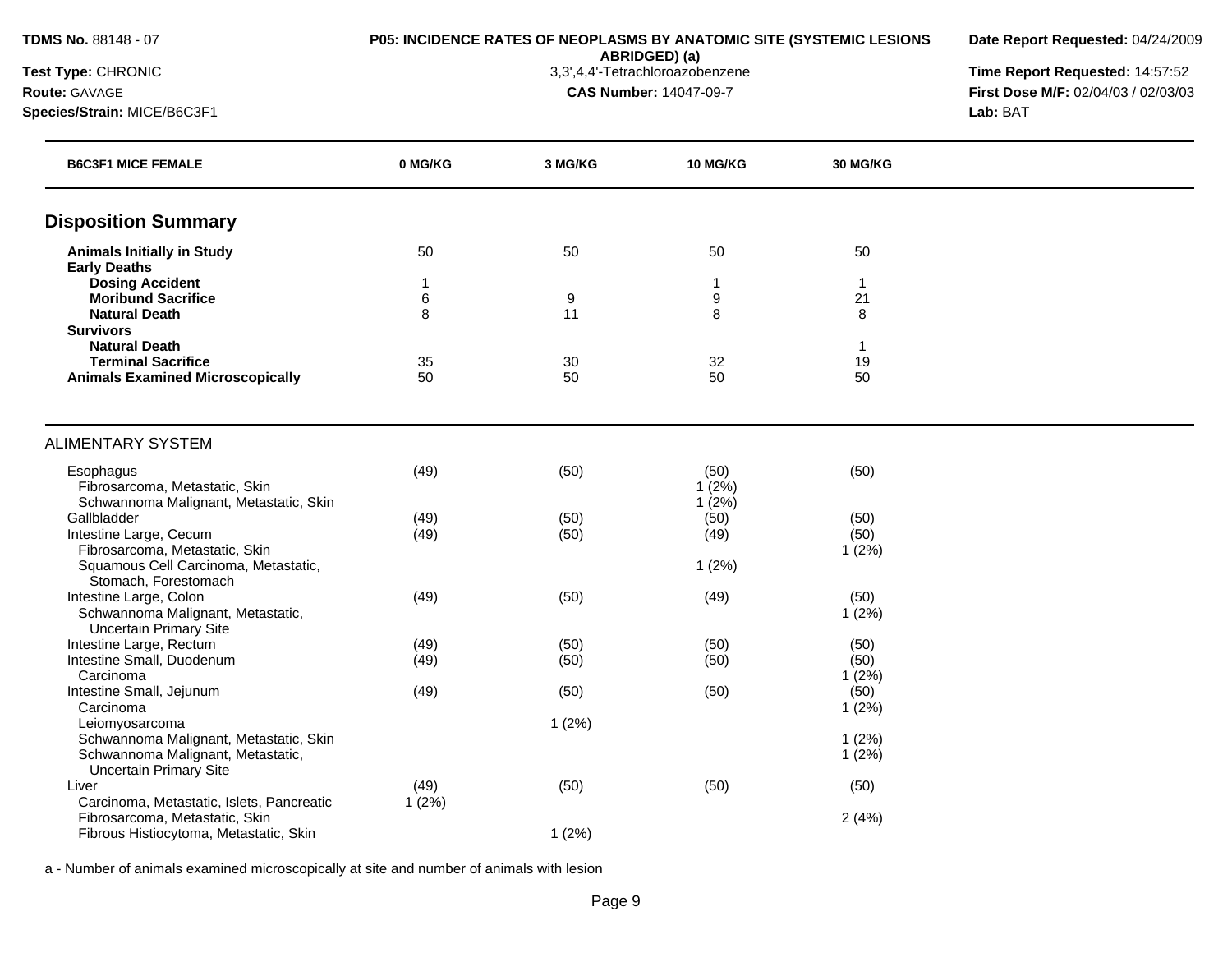**Date Report Requested:** 04/24/2009

**ABRIDGED) (a)**<br>3,3',4,4'-Tetrachloroazobenzene

**Species/Strain:** MICE/B6C3F1 **Lab:** BAT

**Test Type:** CHRONIC 3,3',4,4'-Tetrachloroazobenzene **Time Report Requested:** 14:57:52 **Route:** GAVAGE **CAS Number:** 14047-09-7 **First Dose M/F:** 02/04/03 / 02/03/03

| <b>B6C3F1 MICE FEMALE</b>                                                                                                                | 0 MG/KG          | 3 MG/KG        | 10 MG/KG       | 30 MG/KG                |  |
|------------------------------------------------------------------------------------------------------------------------------------------|------------------|----------------|----------------|-------------------------|--|
| Hepatocellular Adenoma<br>Hepatocellular Adenoma, Multiple                                                                               | 3(6%)            | 9(18%)         | 2(4%)<br>1(2%) | 3(6%)                   |  |
| Hepatocellular Carcinoma<br>Schwannoma Malignant, Metastatic, Skin<br>Schwannoma Malignant, Metastatic,<br><b>Uncertain Primary Site</b> | 2(4%)            | 2(4%)<br>1(2%) | 1(2%)          | 2(4%)<br>1(2%)<br>1(2%) |  |
| Mesentery<br>Carcinoma, Metastatic, Islets, Pancreatic                                                                                   | (5)<br>1(20%)    | (12)           | (9)            | (15)                    |  |
| Fibrosarcoma, Metastatic, Skin<br>Leiomyosarcoma, Metastatic, Intestine<br>Small, Jejunum                                                |                  | 1(8%)          |                | 2(13%)                  |  |
| Schwannoma Malignant, Metastatic, Skin<br>Schwannoma Malignant, Metastatic,<br><b>Uncertain Primary Site</b>                             |                  | 1(8%)          |                | 2(13%)<br>1(7%)         |  |
| Squamous Cell Carcinoma, Metastatic,<br>Stomach, Forestomach                                                                             |                  |                | $1(11\%)$      |                         |  |
| Pancreas<br>Carcinoma, Metastatic, Islets, Pancreatic                                                                                    | (49)<br>$1(2\%)$ | (50)           | (50)           | (50)                    |  |
| Fibrosarcoma, Metastatic, Skin<br>Schwannoma Malignant, Metastatic, Skin                                                                 |                  | 1(2%)          |                | 2(4%)                   |  |
| Schwannoma Malignant, Metastatic,<br><b>Uncertain Primary Site</b>                                                                       |                  |                |                | 1(2%)                   |  |
| Squamous Cell Carcinoma, Metastatic,<br>Stomach, Forestomach                                                                             |                  |                | 1(2%)          |                         |  |
| Acinus, Adenoma                                                                                                                          |                  | 1(2%)          |                |                         |  |
| Salivary Glands                                                                                                                          | (49)             | (50)           | (50)           | (50)                    |  |
| Squamous Cell Carcinoma<br>Stomach, Forestomach                                                                                          | (49)             | (50)           | 1(2%)<br>(50)  | (50)                    |  |
| Schwannoma Malignant, Metastatic,<br><b>Uncertain Primary Site</b>                                                                       |                  |                |                | 1(2%)                   |  |
| Squamous Cell Carcinoma                                                                                                                  |                  | 1(2%)          | 1(2%)          | 4(8%)                   |  |
| Squamous Cell Papilloma                                                                                                                  | 2(4%)            | 1(2%)          | $1(2\%)$       |                         |  |
| Stomach, Glandular                                                                                                                       | (49)             | (50)           | (50)           | (50)                    |  |
| Carcinoma                                                                                                                                |                  |                |                | 1(2%)                   |  |
| Schwannoma Malignant, Metastatic,                                                                                                        |                  |                |                | 1(2%)                   |  |
| <b>Uncertain Primary Site</b>                                                                                                            |                  |                |                |                         |  |
| Squamous Cell Carcinoma, Metastatic,<br>Stomach, Forestomach                                                                             |                  |                |                | 3(6%)                   |  |
| Tongue                                                                                                                                   | (0)              | (1)            | (0)            | (1)                     |  |
| Squamous Cell Carcinoma                                                                                                                  |                  |                |                | 1 (100%)                |  |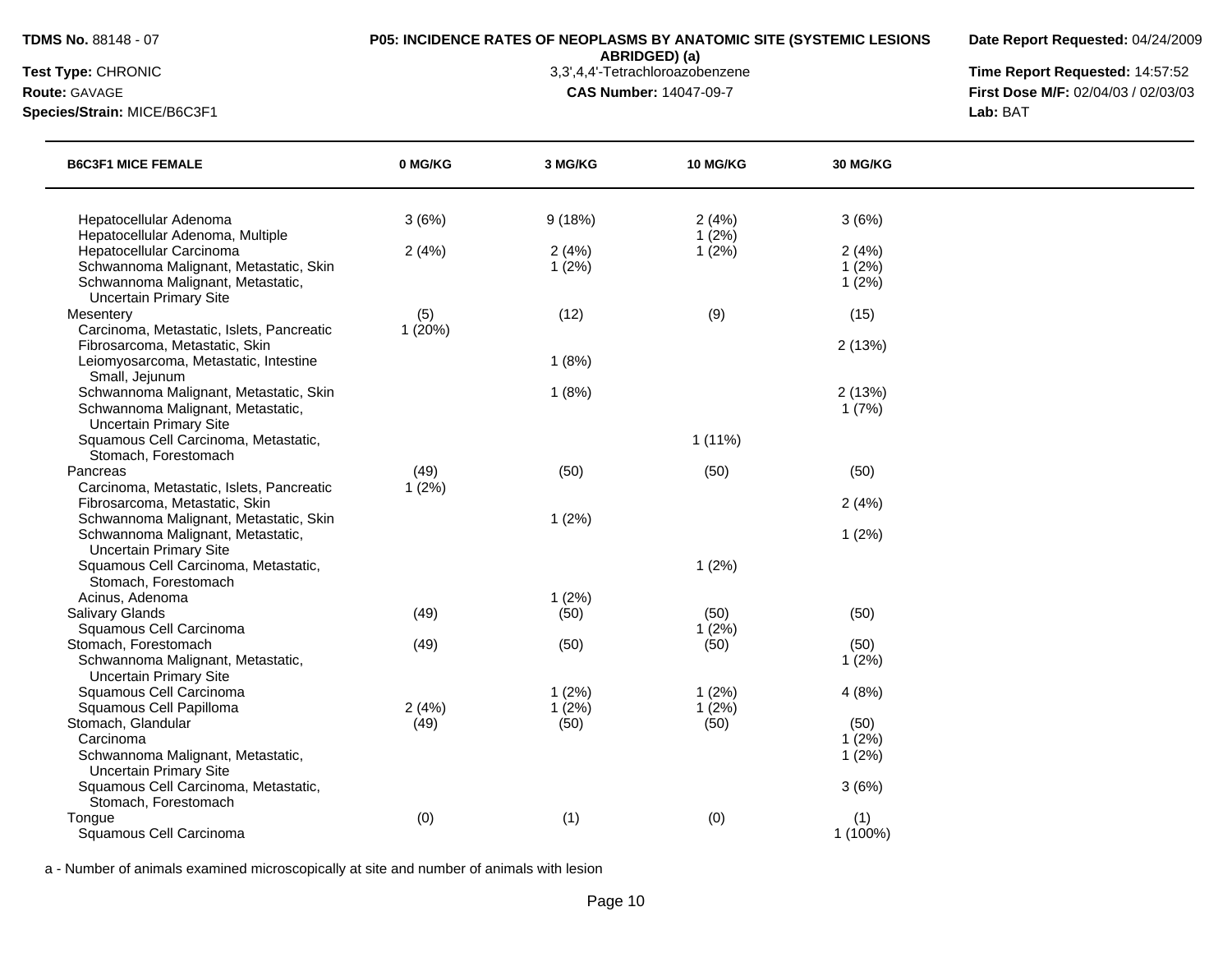| TDMS No. 88148 - 07<br>Test Type: CHRONIC<br>Route: GAVAGE<br>Species/Strain: MICE/B6C3F1                                                     | P05: INCIDENCE RATES OF NEOPLASMS BY ANATOMIC SITE (SYSTEMIC LESIONS | Date Report Requested: 04/24/2009<br>Time Report Requested: 14:57:52<br>First Dose M/F: 02/04/03 / 02/03/03<br>Lab: BAT |                       |                 |  |
|-----------------------------------------------------------------------------------------------------------------------------------------------|----------------------------------------------------------------------|-------------------------------------------------------------------------------------------------------------------------|-----------------------|-----------------|--|
| <b>B6C3F1 MICE FEMALE</b>                                                                                                                     | 0 MG/KG                                                              | 3 MG/KG                                                                                                                 | <b>10 MG/KG</b>       | <b>30 MG/KG</b> |  |
| Tooth                                                                                                                                         | (2)                                                                  | (0)                                                                                                                     | (0)                   | (0)             |  |
| <b>CARDIOVASCULAR SYSTEM</b>                                                                                                                  |                                                                      |                                                                                                                         |                       |                 |  |
| <b>Blood Vessel</b><br>Heart<br>Schwannoma Malignant, Metastatic, Skin                                                                        | (49)<br>(49)                                                         | (50)<br>(50)                                                                                                            | (50)<br>(50)<br>1(2%) | (50)<br>(50)    |  |
| <b>ENDOCRINE SYSTEM</b>                                                                                                                       |                                                                      |                                                                                                                         |                       |                 |  |
| <b>Adrenal Cortex</b><br>Carcinoma, Metastatic, Islets, Pancreatic<br>Fibrosarcoma, Metastatic, Skin<br>Leiomyosarcoma, Metastatic, Intestine | (49)<br>1(2%)                                                        | (50)<br>1(2%)                                                                                                           | (50)                  | (50)<br>1(2%)   |  |
| Small, Jejunum<br>Schwannoma Malignant, Metastatic,<br><b>Uncertain Primary Site</b>                                                          |                                                                      |                                                                                                                         |                       | 1(2%)           |  |
| Squamous Cell Carcinoma, Metastatic,<br>Stomach, Forestomach                                                                                  |                                                                      |                                                                                                                         | 1(2%)                 |                 |  |
| Adrenal Medulla                                                                                                                               | (49)                                                                 | (50)                                                                                                                    | (50)                  | (50)            |  |
| Pheochromocytoma Malignant<br>Islets, Pancreatic<br>Adenoma<br>Carcinoma                                                                      | 1(2%)<br>(49)<br>1(2%)                                               | (50)                                                                                                                    | (50)                  | (50)            |  |
| Schwannoma Malignant, Metastatic, Skin<br>Schwannoma Malignant, Metastatic,<br><b>Uncertain Primary Site</b>                                  | 1(2%)                                                                | 1(2%)                                                                                                                   |                       | 1(2%)           |  |
| Parathyroid Gland<br><b>Pituitary Gland</b><br>Pars Distalis, Adenoma                                                                         | (43)<br>(49)<br>1(2%)                                                | (47)<br>(49)<br>1(2%)                                                                                                   | (48)<br>(50)<br>3(6%) | (41)<br>(50)    |  |
| <b>Thyroid Gland</b><br>Bilateral, Follicular Cell, Carcinoma<br>C-cell, Adenoma                                                              | (49)<br>1(2%)                                                        | (50)                                                                                                                    | (50)<br>1(2%)         | (50)            |  |
| Follicular Cell, Adenoma<br>Follicular Cell, Carcinoma                                                                                        | 1(2%)                                                                | 2(4%)                                                                                                                   |                       | 1(2%)           |  |

# GENERAL BODY SYSTEM

None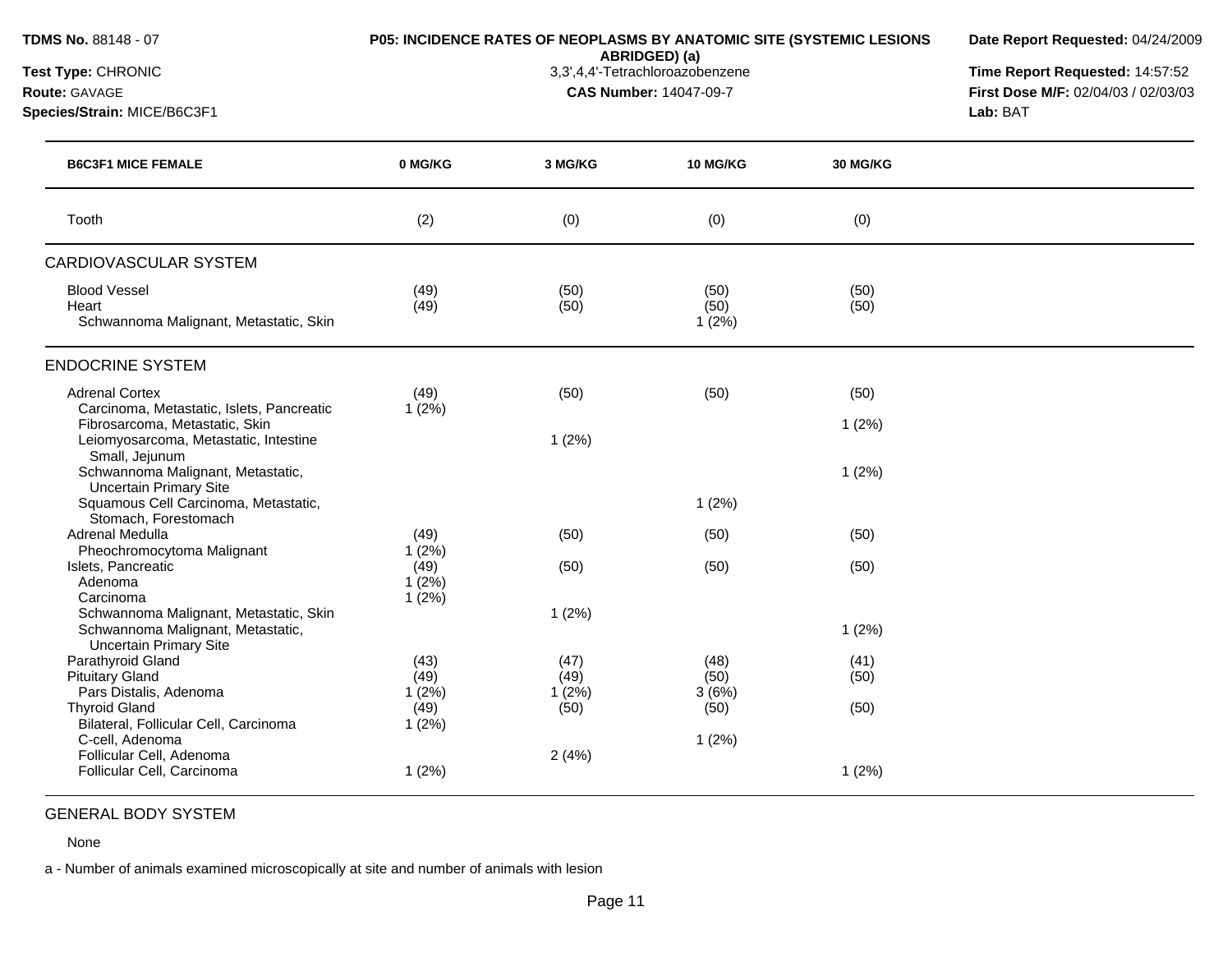| TDMS No. 88148 - 07                                                           |              | P05: INCIDENCE RATES OF NEOPLASMS BY ANATOMIC SITE (SYSTEMIC LESIONS<br>ABRIDGED) (a) | Date Report Requested: 04/24/2009 |          |  |
|-------------------------------------------------------------------------------|--------------|---------------------------------------------------------------------------------------|-----------------------------------|----------|--|
| Test Type: CHRONIC<br><b>Route: GAVAGE</b><br>Species/Strain: MICE/B6C3F1     |              | Time Report Requested: 14:57:52<br>First Dose M/F: 02/04/03 / 02/03/03<br>Lab: BAT    |                                   |          |  |
| <b>B6C3F1 MICE FEMALE</b>                                                     | 0 MG/KG      | 3 MG/KG                                                                               | <b>10 MG/KG</b>                   | 30 MG/KG |  |
| <b>GENITAL SYSTEM</b>                                                         |              |                                                                                       |                                   |          |  |
| <b>Clitoral Gland</b>                                                         | (49)         | (50)                                                                                  | (49)                              | (50)     |  |
| Carcinoma                                                                     | $1(2\%)$     | 1(2%)                                                                                 |                                   |          |  |
| Fibrosarcoma, Metastatic, Skin<br>Schwannoma Malignant, Metastatic, Skin      |              | 1(2%)                                                                                 | 1(2%)                             |          |  |
| Ovary                                                                         | (49)         | (50)                                                                                  | (50)                              | (50)     |  |
| Cystadenoma                                                                   | 2(4%)        |                                                                                       |                                   |          |  |
| Fibrosarcoma, Metastatic, Skin                                                |              |                                                                                       |                                   | 1(2%)    |  |
| Hemangioma                                                                    | 1(2%)        |                                                                                       |                                   |          |  |
| Luteoma<br>Sarcoma Stromal, Metastatic, Uterus                                |              | 1(2%)                                                                                 | 1(2%)                             | 1(2%)    |  |
| Schwannoma Malignant, Metastatic,<br><b>Uncertain Primary Site</b>            |              |                                                                                       |                                   | 1(2%)    |  |
| Squamous Cell Carcinoma, Metastatic,                                          |              |                                                                                       | 1(2%)                             |          |  |
| Stomach, Forestomach                                                          |              |                                                                                       |                                   |          |  |
| Teratoma Benign<br>Oviduct                                                    | 1(2%)<br>(0) | (0)                                                                                   | (1)                               | (0)      |  |
| <b>Uterus</b>                                                                 | (49)         | (50)                                                                                  | (50)                              | (50)     |  |
| Carcinoma                                                                     |              |                                                                                       | 1(2%)                             | 1(2%)    |  |
| Fibrosarcoma, Metastatic, Skin                                                |              |                                                                                       |                                   | $1(2\%)$ |  |
| Hemangiosarcoma                                                               |              | 1(2%)                                                                                 |                                   |          |  |
| Sarcoma Stromal<br>Cervix, Squamous Cell Carcinoma,                           |              | 2(4%)                                                                                 | 1(2%)<br>1(2%)                    |          |  |
| Metastatic, Vagina                                                            |              |                                                                                       |                                   |          |  |
| Vagina                                                                        | (49)         | (50)                                                                                  | (50)                              | (50)     |  |
| Carcinoma, Metastatic, Uterus                                                 |              |                                                                                       | $1(2\%)$                          |          |  |
| Granular Cell Tumor Benign                                                    |              |                                                                                       | $1(2\%)$                          |          |  |
| Sarcoma Stromal, Metastatic, Uterus<br>Schwannoma Malignant, Metastatic, Skin |              |                                                                                       | 1(2%)                             |          |  |
| Squamous Cell Carcinoma                                                       |              | 1(2%)                                                                                 | 1(2%)                             |          |  |
| <b>HEMATOPOIETIC SYSTEM</b>                                                   |              |                                                                                       |                                   |          |  |
| <b>Bone Marrow</b>                                                            | (50)         | (50)                                                                                  | (50)                              | (50)     |  |
| Hemangiosarcoma                                                               |              | $1(2\%)$                                                                              |                                   |          |  |
| Lymph Node                                                                    | (7)          | (8)                                                                                   | (9)                               | (16)     |  |
| Fibrosarcoma, Metastatic, Skin                                                | 1(14%)       |                                                                                       |                                   | 1(6%)    |  |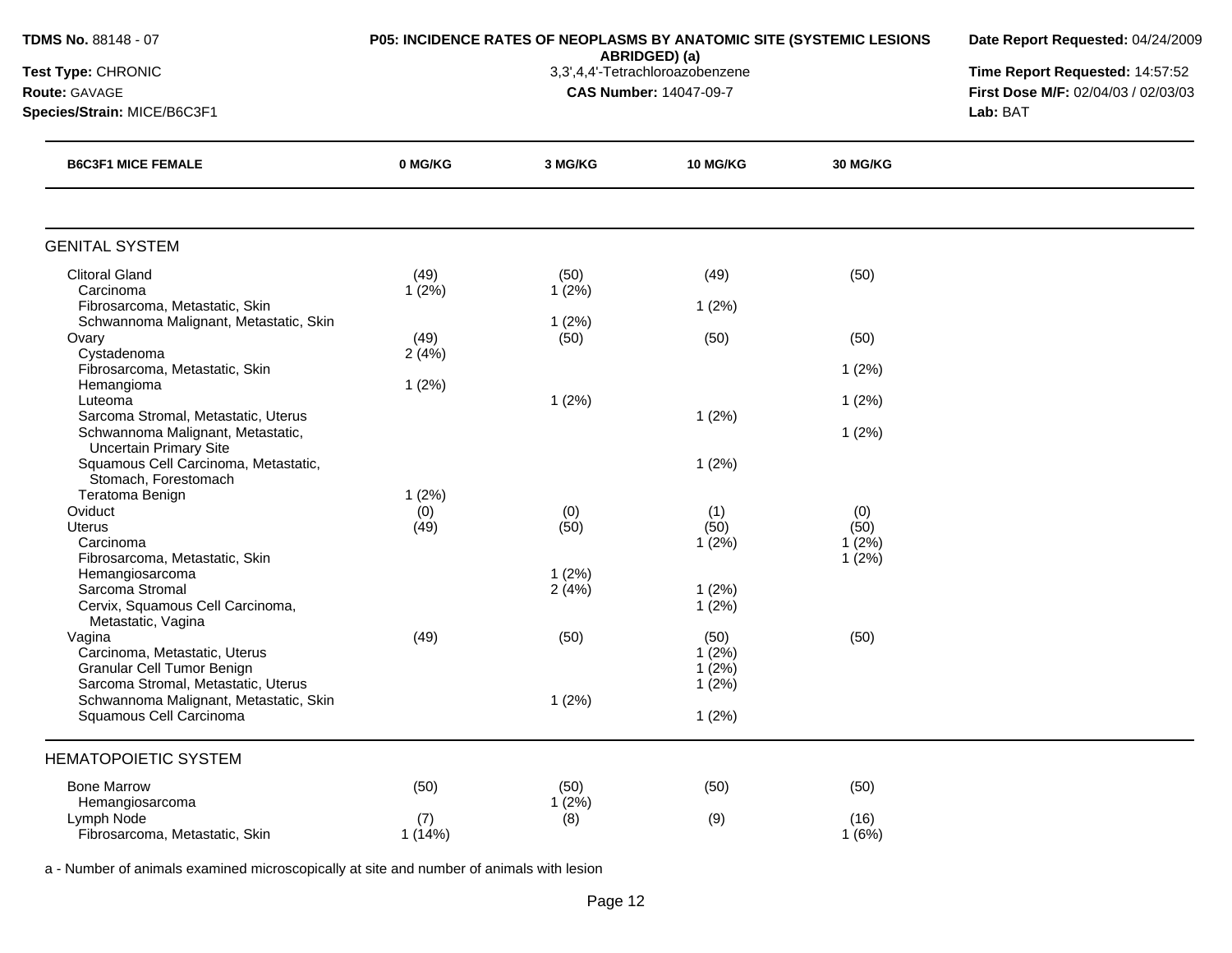Histiocytoma

#### **TDMS No.** 88148 - 07 **P05: INCIDENCE RATES OF NEOPLASMS BY ANATOMIC SITE (SYSTEMIC LESIONS**

**Date Report Requested:** 04/24/2009

**ABRIDGED) (a)**<br>3,3',4,4'-Tetrachloroazobenzene

**Test Type:** CHRONIC 3,3',4,4'-Tetrachloroazobenzene **Time Report Requested:** 14:57:52 **Route:** GAVAGE **CAS Number:** 14047-09-7 **First Dose M/F:** 02/04/03 / 02/03/03 **Species/Strain:** MICE/B6C3F1 **Lab:** BAT

| <b>B6C3F1 MICE FEMALE</b>                                                                                      | 0 MG/KG      | 3 MG/KG       | <b>10 MG/KG</b> | 30 MG/KG        |  |
|----------------------------------------------------------------------------------------------------------------|--------------|---------------|-----------------|-----------------|--|
| Schwannoma Malignant, Metastatic,                                                                              |              |               |                 | 1(6%)           |  |
| <b>Uncertain Primary Site</b><br>Inguinal, Fibrosarcoma, Metastatic, Skin<br>Mediastinal, Alveolar/Bronchiolar |              |               |                 | 1(6%)<br>1(6%)  |  |
| Carcinoma, Metastatic, Lung<br>Mediastinal, Fibrosarcoma, Metastatic,<br>Skin                                  |              | 1(13%)        | $1(11\%)$       | 2(13%)          |  |
| Mediastinal, Schwannoma Malignant,<br>Metastatic, Skin                                                         |              | 1(13%)        |                 |                 |  |
| Mediastinal, Schwannoma Malignant,                                                                             |              |               |                 | 1(6%)           |  |
| Metastatic, Uncertain Primary Site<br>Pancreatic, Fibrosarcoma, Metastatic,<br>Skin                            |              |               |                 | 1(6%)           |  |
| Pancreatic, Schwannoma Malignant,<br>Metastatic, Skin                                                          |              | 1(13%)        |                 |                 |  |
| Lymph Node, Mandibular                                                                                         | (49)         | (49)          | (50)            | (49)            |  |
| Lymph Node, Mesenteric<br>Schwannoma Malignant, Metastatic,<br><b>Uncertain Primary Site</b>                   | (48)         | (49)          | (48)            | (49)<br>1(2%)   |  |
| Spleen<br>Fibrosarcoma, Metastatic, Skin                                                                       | (49)         | (50)          | (50)            | (50)<br>2(4%)   |  |
| Hemangiosarcoma<br>Thymus                                                                                      | (48)         | 1(2%)<br>(48) | (45)            | (48)            |  |
| Fibrosarcoma, Metastatic, Skin<br>Schwannoma Malignant, Metastatic,                                            |              |               |                 | 1(2%)<br>1(2%)  |  |
| <b>Uncertain Primary Site</b><br>Thymoma Benign                                                                | 1(2%)        |               |                 |                 |  |
| <b>INTEGUMENTARY SYSTEM</b>                                                                                    |              |               |                 |                 |  |
| Mammary Gland<br>Skin                                                                                          | (49)<br>(49) | (50)<br>(50)  | (50)<br>(50)    | (50)<br>(50)    |  |
| Squamous Cell Papilloma                                                                                        | 1(2%)        |               |                 |                 |  |
| Subcutaneous Tissue, Fibroma<br>Subcutaneous Tissue, Fibrosarcoma<br>Subcutaneous Tissue, Fibrosarcoma,        | 1(2%)        | 6(12%)        | 1(2%)<br>5(10%) | 7(14%)<br>1(2%) |  |
| Multiple<br>Subcutaneous Tissue, Fibrous                                                                       |              | 1(2%)         |                 |                 |  |

a - Number of animals examined microscopically at site and number of animals with lesion

Subcutaneous Tissue, Mast Cell Tumor 1 (2%)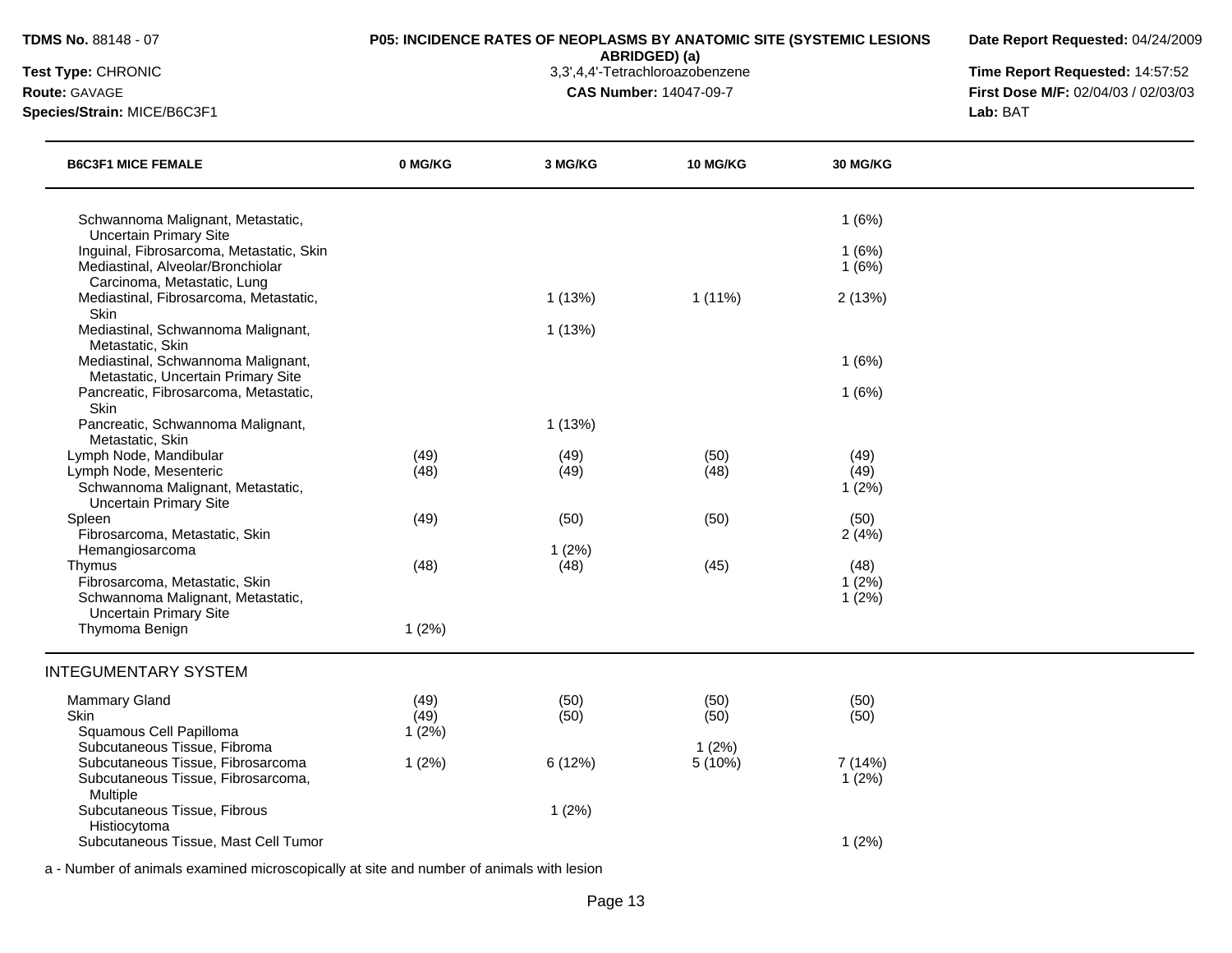| <b>TDMS No. 88148 - 07</b>                                                                                                                         |                    | P05: INCIDENCE RATES OF NEOPLASMS BY ANATOMIC SITE (SYSTEMIC LESIONS<br>ABRIDGED) (a) | Date Report Requested: 04/24/2009                                                  |                          |  |
|----------------------------------------------------------------------------------------------------------------------------------------------------|--------------------|---------------------------------------------------------------------------------------|------------------------------------------------------------------------------------|--------------------------|--|
| Test Type: CHRONIC<br><b>Route: GAVAGE</b><br>Species/Strain: MICE/B6C3F1                                                                          |                    | 3,3',4,4'-Tetrachloroazobenzene<br><b>CAS Number: 14047-09-7</b>                      | Time Report Requested: 14:57:52<br>First Dose M/F: 02/04/03 / 02/03/03<br>Lab: BAT |                          |  |
| <b>B6C3F1 MICE FEMALE</b>                                                                                                                          | 0 MG/KG            | 3 MG/KG                                                                               | 10 MG/KG                                                                           | <b>30 MG/KG</b>          |  |
| Benign<br>Subcutaneous Tissue, Mast Cell Tumor<br>Malignant                                                                                        |                    |                                                                                       |                                                                                    | 1(2%)                    |  |
| Subcutaneous Tissue,<br>Rhabdomyosarcoma, Metastatic,<br><b>Skeletal Muscle</b>                                                                    | 1(2%)              |                                                                                       |                                                                                    |                          |  |
| Subcutaneous Tissue, Schwannoma<br>Malignant                                                                                                       | 1(2%)              | 2(4%)                                                                                 | 2(4%)                                                                              | 4(8%)                    |  |
| MUSCULOSKELETAL SYSTEM                                                                                                                             |                    |                                                                                       |                                                                                    |                          |  |
| Bone                                                                                                                                               | (50)               | (50)                                                                                  | (50)                                                                               | (50)                     |  |
| Osteosarcoma<br><b>Skeletal Muscle</b><br>Fibrosarcoma, Metastatic, Skin<br>Leiomyosarcoma, Metastatic, Intestine                                  | (4)                | 1(2%)<br>(5)<br>2(40%)<br>1(20%)                                                      | (1)                                                                                | (8)<br>3(38%)            |  |
| Small, Jejunum<br>Rhabdomyosarcoma<br>Schwannoma Malignant, Metastatic, Skin<br>Schwannoma Malignant, Metastatic,<br><b>Uncertain Primary Site</b> | 2(50%)<br>1(25%)   |                                                                                       | 1 (100%)                                                                           | 2(25%)<br>1(13%)         |  |
| NERVOUS SYSTEM                                                                                                                                     |                    |                                                                                       |                                                                                    |                          |  |
| <b>Brain</b><br>Peripheral Nerve<br>Spinal Cord                                                                                                    | (49)<br>(0)<br>(0) | (50)<br>(2)<br>(1)                                                                    | (50)<br>(1)<br>(1)                                                                 | (50)<br>(0)<br>(0)       |  |
| <b>RESPIRATORY SYSTEM</b>                                                                                                                          |                    |                                                                                       |                                                                                    |                          |  |
| Lung<br>Alveolar/Bronchiolar Adenoma<br>Alveolar/Bronchiolar Adenoma, Multiple                                                                     | (49)<br>3(6%)      | (50)<br>6(12%)                                                                        | (50)<br>4(8%)                                                                      | (50)<br>6 (12%)<br>1(2%) |  |
| Alveolar/Bronchiolar Carcinoma<br>Carcinoma, Metastatic, Clitoral Gland<br>Cystic Keratinizing Epithelioma                                         | 1(2%)              | 2(4%)                                                                                 | 1(2%)                                                                              | 4(8%)<br>1(2%)           |  |
| Cystic Keratinizing Epithelioma, Multiple<br>Fibrosarcoma, Metastatic, Skin<br>Hepatocellular Carcinoma, Metastatic,                               | 2(4%)              | 2(4%)                                                                                 | 1(2%)                                                                              | 1(2%)<br>3(6%)<br>1(2%)  |  |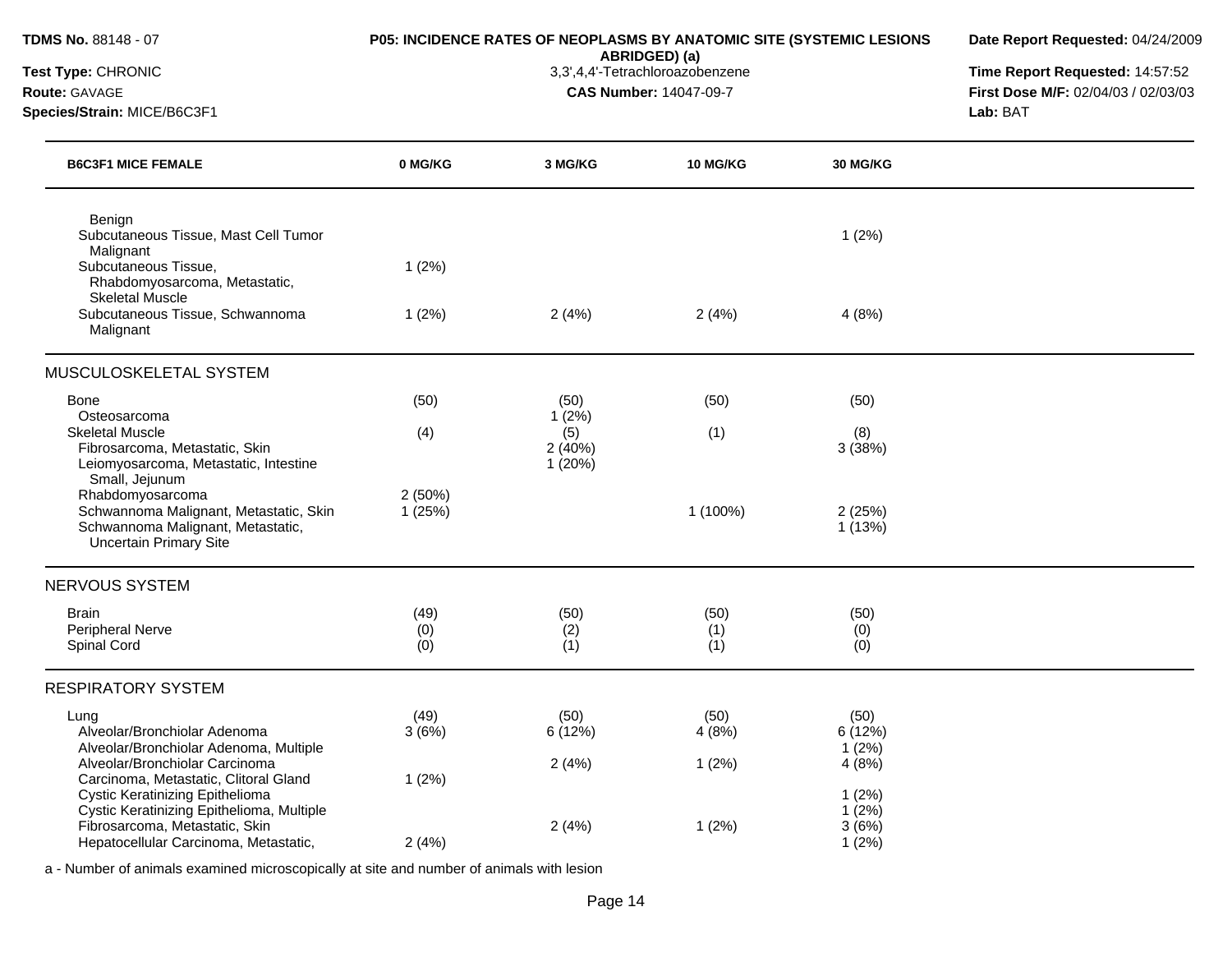**Date Report Requested:** 04/24/2009

**ABRIDGED) (a)**<br>3,3',4,4'-Tetrachloroazobenzene

**Test Type:** CHRONIC 3,3',4,4'-Tetrachloroazobenzene **Time Report Requested:** 14:57:52 **Route:** GAVAGE **CAS Number:** 14047-09-7 **First Dose M/F:** 02/04/03 / 02/03/03 **Species/Strain:** MICE/B6C3F1 **Lab:** BAT

| <b>B6C3F1 MICE FEMALE</b>                                                                                  | 0 MG/KG          | 3 MG/KG        | <b>10 MG/KG</b> | 30 MG/KG                |  |
|------------------------------------------------------------------------------------------------------------|------------------|----------------|-----------------|-------------------------|--|
| Liver<br>Rhabdomyosarcoma, Metastatic,<br><b>Skeletal Muscle</b>                                           | 1(2%)            |                |                 |                         |  |
| Schwannoma Malignant, Metastatic, Skin<br>Squamous Cell Carcinoma, Metastatic,<br>Stomach, Forestomach     |                  |                | 1(2%)<br>1(2%)  |                         |  |
| Mediastinum, Alveolar/Bronchiolar<br>Carcinoma, Metastatic, Lung<br>Mediastinum, Fibrosarcoma, Metastatic, |                  |                | 1(2%)           | 1(2%)<br>1(2%)          |  |
| Skin<br>Mediastinum, Schwannoma Malignant,<br>Metastatic, Skin                                             |                  | 1(2%)          |                 |                         |  |
| Mediastinum, Schwannoma Malignant,<br>Metastatic, Uncertain Primary Site                                   |                  |                |                 | 1(2%)                   |  |
| Nose                                                                                                       | (50)             | (50)           | (50)            | (50)                    |  |
| SPECIAL SENSES SYSTEM                                                                                      |                  |                |                 |                         |  |
| Ear<br>Eye                                                                                                 | (1)<br>(49)      | (0)<br>(50)    | (1)<br>(50)     | (2)<br>(49)             |  |
| Retina, Melanoma Benign<br>Harderian Gland<br>Adenoma                                                      | (49)<br>14 (29%) | (50)<br>6(12%) | (49)<br>9(18%)  | 1(2%)<br>(49)<br>5(10%) |  |
| <b>URINARY SYSTEM</b>                                                                                      |                  |                |                 |                         |  |
| Kidney<br>Carcinoma, Metastatic, Ureter<br>Fibrosarcoma, Metastatic, Skin                                  | (49)             | (50)           | (50)            | (50)<br>1(2%)<br>2(4%)  |  |
| Ureter<br>Transitional Epithelium, Carcinoma                                                               | (0)              | (1)            | (0)             | (2)<br>1(50%)           |  |
| Urethra<br>Transitional Epithelium, Carcinoma                                                              | (49)             | (50)           | (49)            | (49)<br>2(4%)           |  |
| <b>Urinary Bladder</b><br>Carcinoma, Metastatic, Urethra                                                   | (49)             | (50)           | (50)            | (50)<br>1(2%)           |  |
| Carcinoma, Metastatic, Uterus<br>Fibrosarcoma, Metastatic, Skin                                            |                  |                | 1(2%)           | 1(2%)                   |  |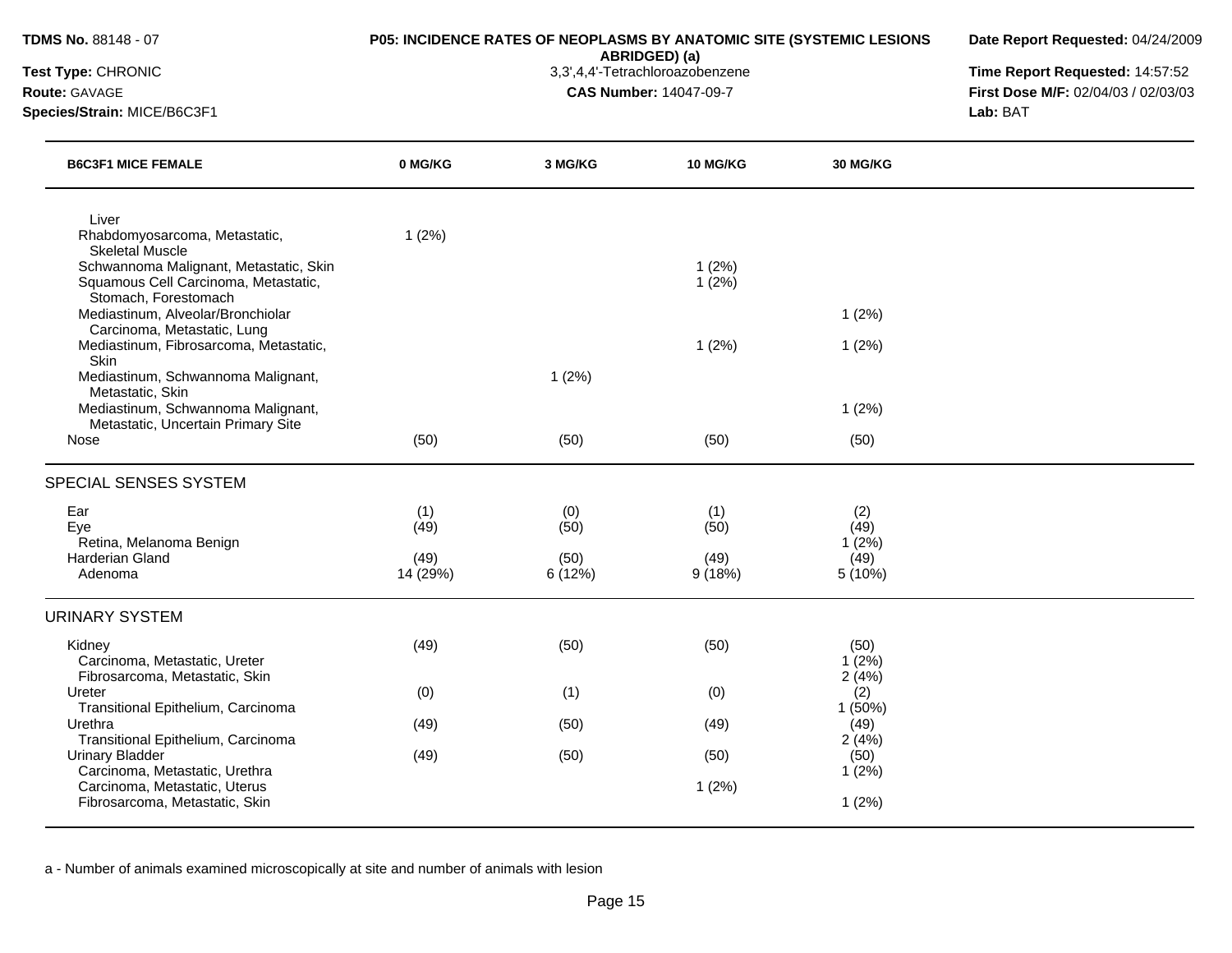| <b>TDMS No. 88148 - 07</b><br><b>Test Type: CHRONIC</b><br><b>Route: GAVAGE</b><br>Species/Strain: MICE/B6C3F1 |                           | P05: INCIDENCE RATES OF NEOPLASMS BY ANATOMIC SITE (SYSTEMIC LESIONS<br>ABRIDGED) (a)<br>3,3',4,4'-Tetrachloroazobenzene<br><b>CAS Number: 14047-09-7</b> |                                       |                             |  |  |
|----------------------------------------------------------------------------------------------------------------|---------------------------|-----------------------------------------------------------------------------------------------------------------------------------------------------------|---------------------------------------|-----------------------------|--|--|
| <b>B6C3F1 MICE FEMALE</b>                                                                                      | 0 MG/KG                   | 3 MG/KG                                                                                                                                                   | 10 MG/KG                              | <b>30 MG/KG</b>             |  |  |
| <b>SYSTEMIC LESIONS</b>                                                                                        |                           |                                                                                                                                                           |                                       |                             |  |  |
| <b>Multiple Organs</b><br>Histiocytic Sarcoma<br>Lymphoma Malignant<br>Mesothelioma Malignant                  | $*(50)$<br>1(2%)<br>2(4%) | $*(50)$<br>2(4%)<br>$5(10\%)$                                                                                                                             | $*(50)$<br>1 (2%)<br>8(16%)<br>1 (2%) | $*(50)$<br>2(4%)<br>7 (14%) |  |  |

\* Number of animals with any tissue examined microscopically